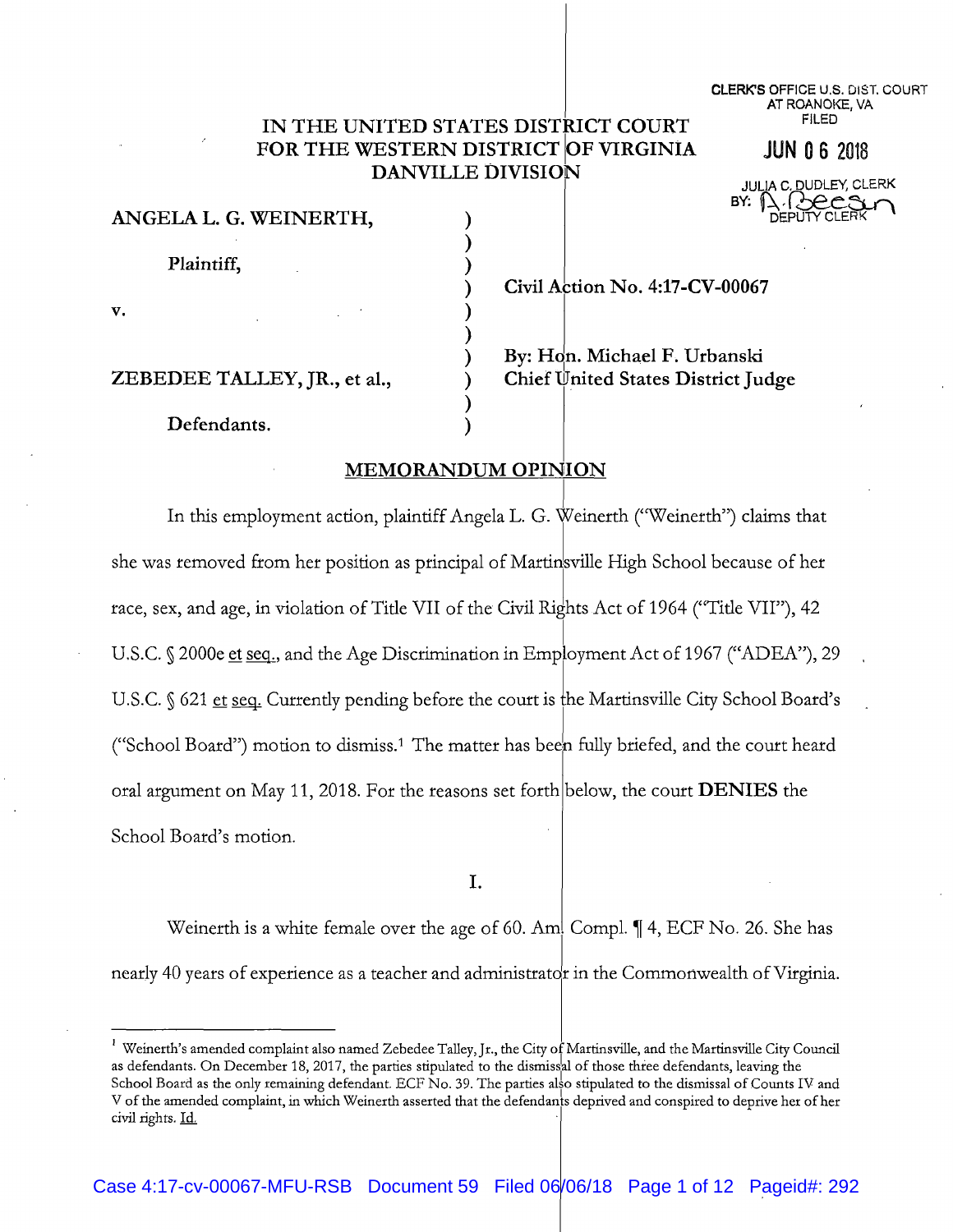Id. 16. Weinerth has worked for the Martinsville City Public Schools ("School System") since 2005, when she was hired to teach in the scholars' program at Martinsville Middle School. Id.  $\P$ 17.

In 2012, Weinerth was appointed to the position of assistant principal at Martinsville High School ("MHS"), where Aji Dixon ("Dixon"), a black male under the age of 40, had served as principal since 2011. Id. 11 18-19, 47. According to the amended complaint, Dixon's performance as principal was unsatisfactory. Id. 11 20-22. When Weinerth tried to warn him that MHS students were falling behind state standards and that the school's accreditation was at risk, Dixon dismissed her warnings and behaved in a physically threatening manner. <u>Id.</u> 121. In 2013, the School Board removed Dixon from his position at MHS and reassigned him to an administrative position at the School System's central office. Id. 122. Weinerth alleges, upon information and belief, that the decision was based on Dixon's "incompetence" and his "inability to competently guide MHS to full accreditation by the Commonwealth's Education Board." Id.

Weinerth was promoted to replace Dixon as principal. Weinerth alleges that the decision was made with the "expectation that she would act to reverse Principal Dixon's failing policies." Id. 123. Consequently, Weinerth took immediate actions to address the academic needs of the students and improve their performance. Id. 11 24-25. Under her leadership and direction, steady progress was made toward achieving accreditation from the state. Id.  $25 - 26.$ 

In 2016, the School Board appointed Zebedee Talley, Jr. ("Dr. Talley") to the position of interim superintendent, following the retirement of Pamela Heath. Id.  $\parallel$  27. Weinerth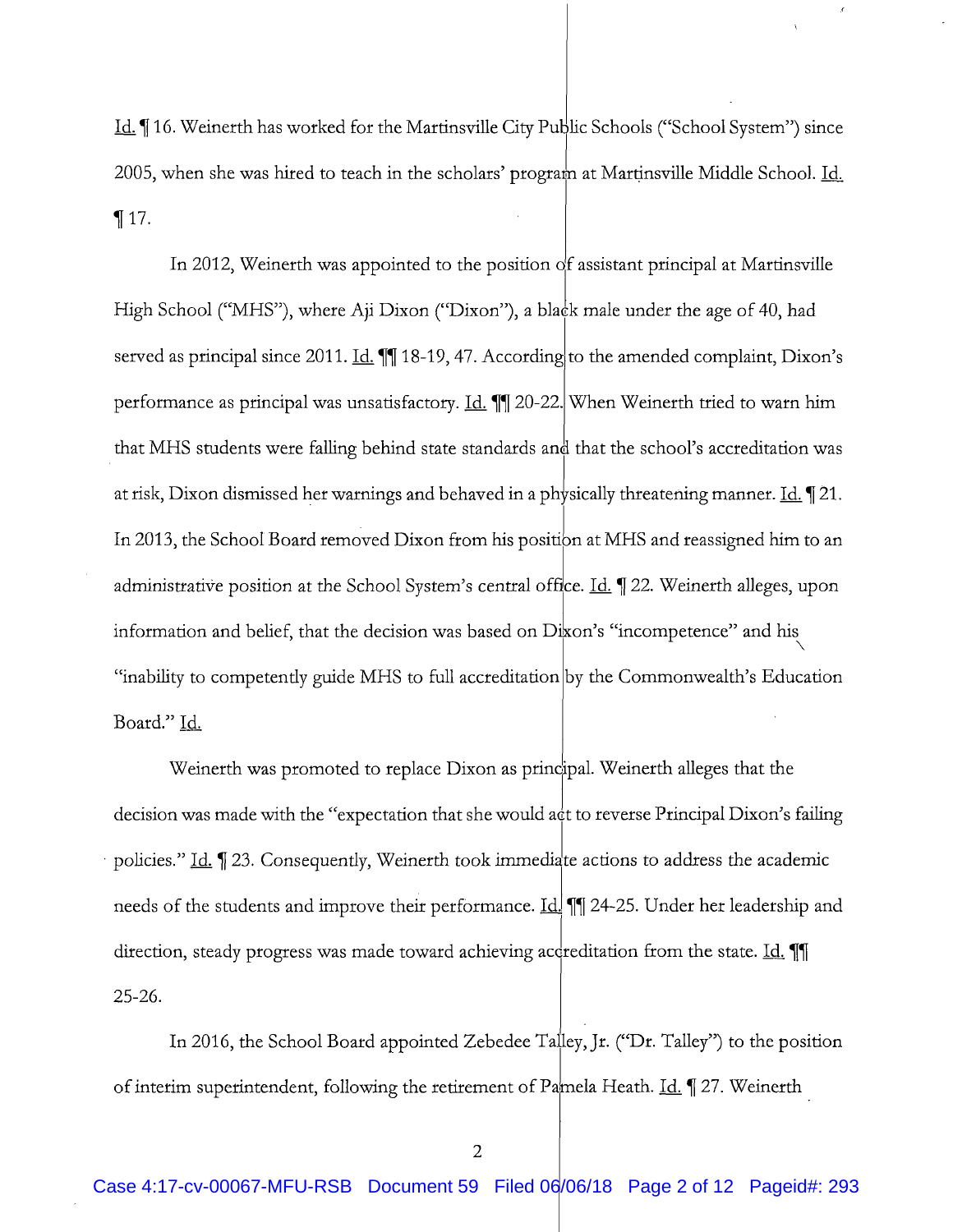alleges that Dr. Talley immediately instituted a personnel policy that "put race, sex and age—immutable characteristics—above competence and ability," and that this policy was endorsed and approved by the School Board. Id. 128; see also id. 12 (alleging that the School Board "instituted an official policy to employ administrators and educators in its public school system on the basis of race, sex, and age, for the explicit purpose of having those administrators and educators 'look' like the racial and sexual composition of the students'').

At the time of Dr. Talley's appointment, more than 50 percent of the School System's students were minorities. Id.  $\int$  29. The percentage was even higher at MHS, where more than 70 percent of the students were minorities and more than 50 percent were male. Id. 1 30. Dr. Talley and the School Board voiced concern over the fact that more than 70 percent of the School System's employees were white. Id. 1 31. They also expressed the belief that "a 'more diverse staff was necessary for student success." Id.; see also id. 1 32 ("Minority students do better and do well when they have people in authority who look like them' stated Dr. Talley. According to Dr. Talley, '... it's good to have a classroom and a school that represents the demographics . . . .""); <u>Id.</u> 1 33 ("School Board member Victor Correa stated T think this community [Martinsville] has a very large Africa[n] American community, and there has been a large request from parents for more African American teachers. In order for the students to have a more comfortable learning environment, I think it's important to the students to have a teacher that looks like them."") (alterations in original).

On July 22, 2016, Dr. Talley contacted Weinerth by telephone and inquired as to how many black teachers were employed at MHS. Id. 140. In response, Weinerth indicated that "she did not know off the top of her head." Id. Weinerth also advised Dr. Talley that she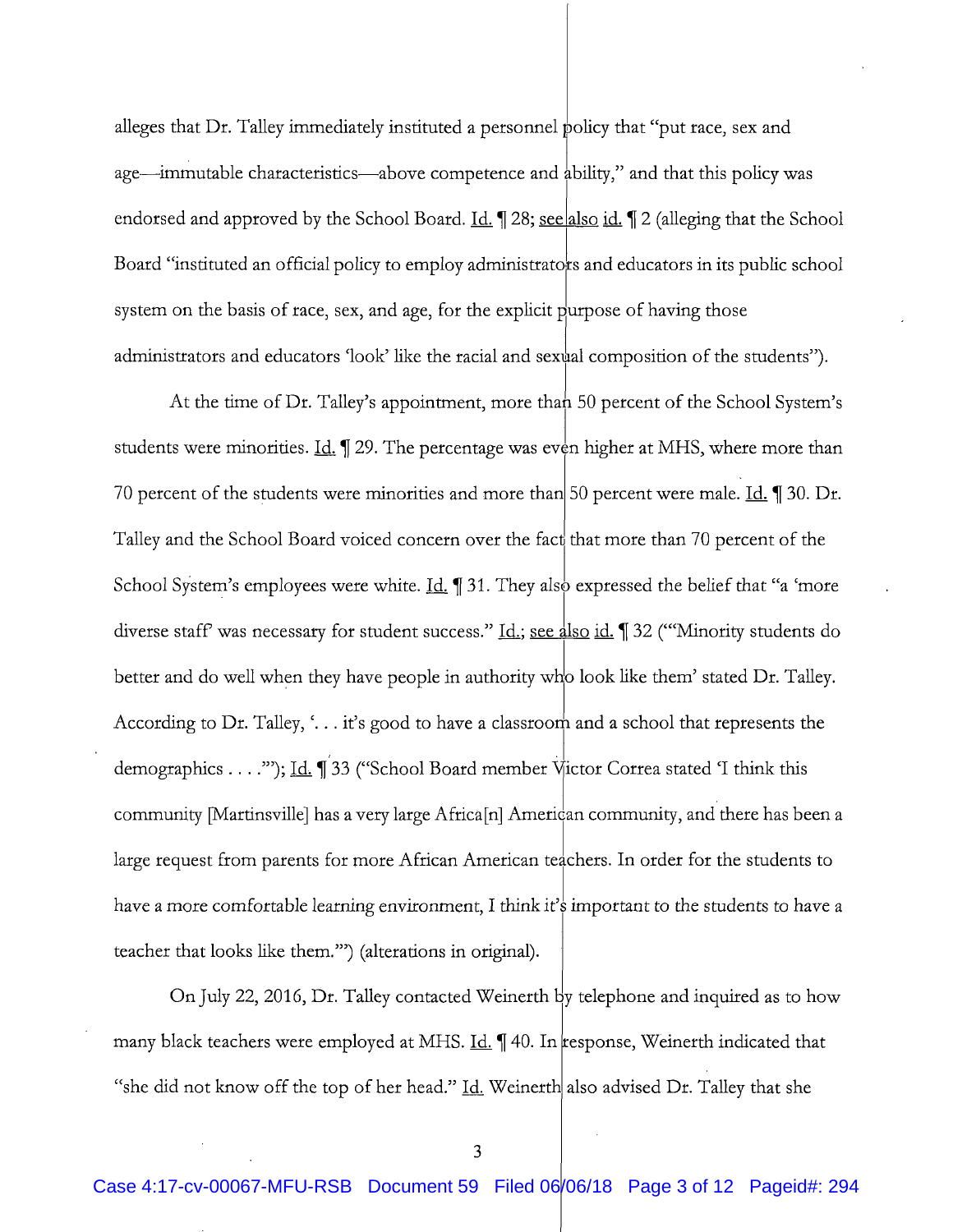selected teachers based on ability, and that the school's employment application did not ask applicants about their race or sex. Id. Dr. Talley directed Weinerth to count the number of MHS teachers by race and report back to him. Id. 141.

Four days later, Dr. Talley informed Weinerth that he was removing her from her position as principal and "demoting" her to assistant principal at Martinsville Middle School. Id. ¶42. When Weinerth inquired as to the reason for the decision, "Dr. Talley replied that 'the community had spoken."" Id.

Prior to demoting Weinerth, "Dr. Talley never reviewed her performance or suggested that she was not performing at a level compatible with the School Board's legitimate expectations." Id. 143. To the contrary, Weinerth alleges that she consistently performed at a level exceeding the School Board's legitimate expectations, and that she successfully implemented specific measures to "reverse Principal Dixon's failing policies" and "set the school and its students on the proper path to success." Id.  $\P$  23, 24, 44. Nonetheless, upon her removal, Dr. Talley returned Dixon to the position of principal at MHS. Id. 145. Weinerth alleges that "Dixon was, and is, not qualified to be MHS principal," and that the decision was motivated by race, sex, and age. Id. 147.

Based on these and other allegations, Weinerth asserts claims of race and sex discrimination under Title VII (Counts I and II), and a claim of age discrimination under the ADEA (Count III). The School Board has moved to dismiss all three counts for failure to state a claim under Federal Rule of Civil Procedure 12(b)(6).

4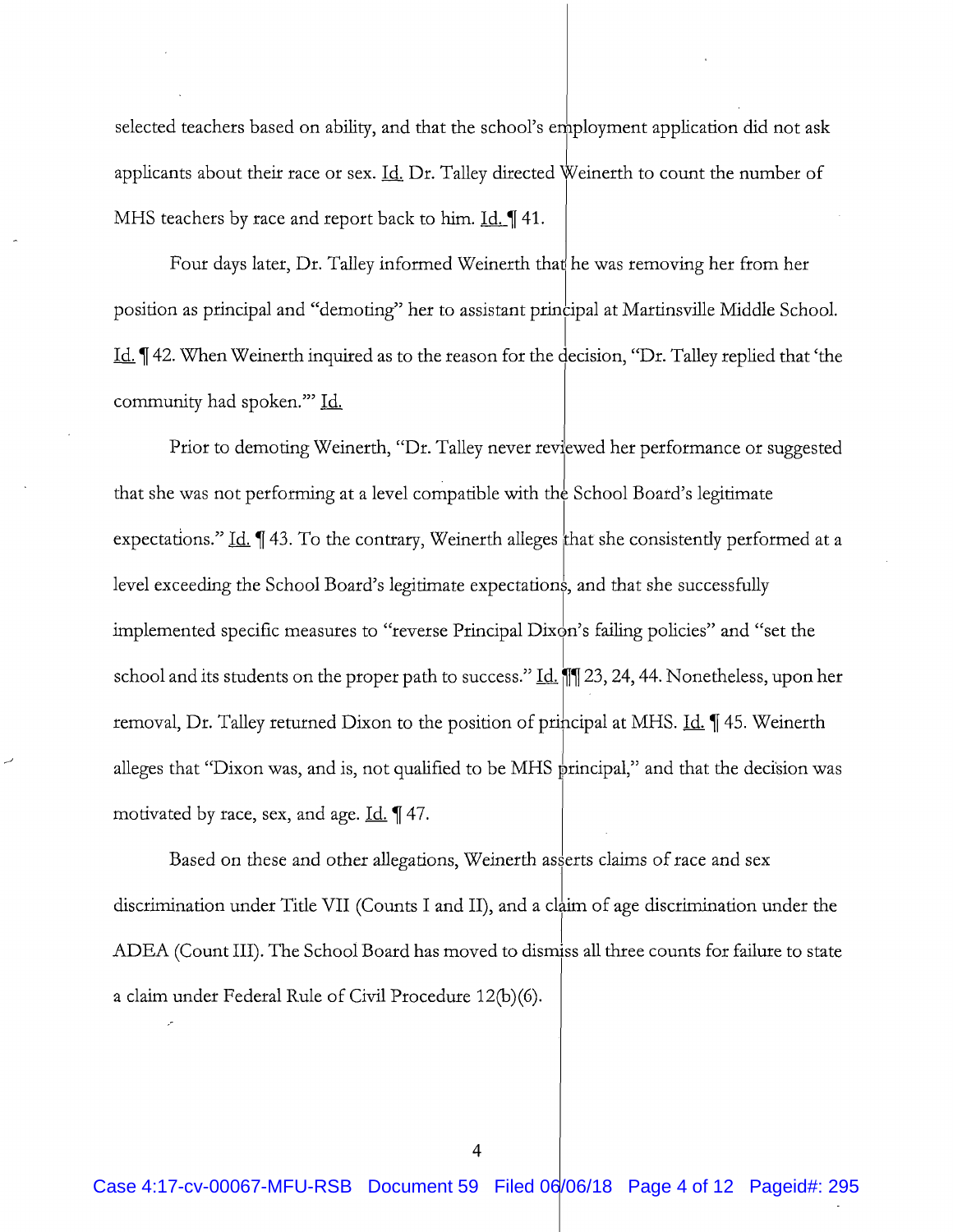II.

To survive a motion to dismiss under Rule  $12(b)(6)$ , "a complaint must contain sufficient factual matter, accepted as true, to 'state a claim|for relief that is plausible on its face."" Ashcroft v. Iqbal, 556 U.S. 662, 678 (2009) (quoting Bell Atl. Corp. v. Twombly, 550 U.S. 544, 570 (2007)). A complaint is "facially plausible" when the facts alleged "allow  $\lceil$  the court to draw the reasonable inference that the defendant is liable for the misconduct alleged." Id. This "standard is not akin to a 'probability requirement,' but it asks for more than a sheer possibility that a defendant has acted unlawfully." Id. When ruling on a motion to dismiss, the court must "accept the well-pled allegations of the complaint as true" and "construe the facts and reasonable inferences derived therefrom in the light most favorable to the plaintiff." Ibarra v. United States, 120 F.3d 472, 474 (4th Cir. 1997).

### III.

Title VII makes it unlawful for an employer to "discriminate against any individual with respect to [her] compensation, terms, conditions, or privileges of employment, because of such individual's race . . . [or] sex." 42 U.S.C.  $\S$  2000e-1(a)(1). Similarly, the ADEA makes it unlawful for an employer to "discriminate against any individual with respect to [her] compensation, terms, conditions, or privileges of employment, because of such individual's age." 29 U.S.C.  $\S$  623(a)(1).

A plaintiff can establish a claim of discrimination under Title VII or the ADEA either by presenting direct or circumstantial evidence of discriminatory animus, or by proceeding under the burden-shifting framework set forth in McDonnell Douglas Corp. v. Green, 411 U.S. 792 (1973). See Foster v. Univ. of Maryland-Eastern Shore, 787 F.3d 243, 249 (4th Cir.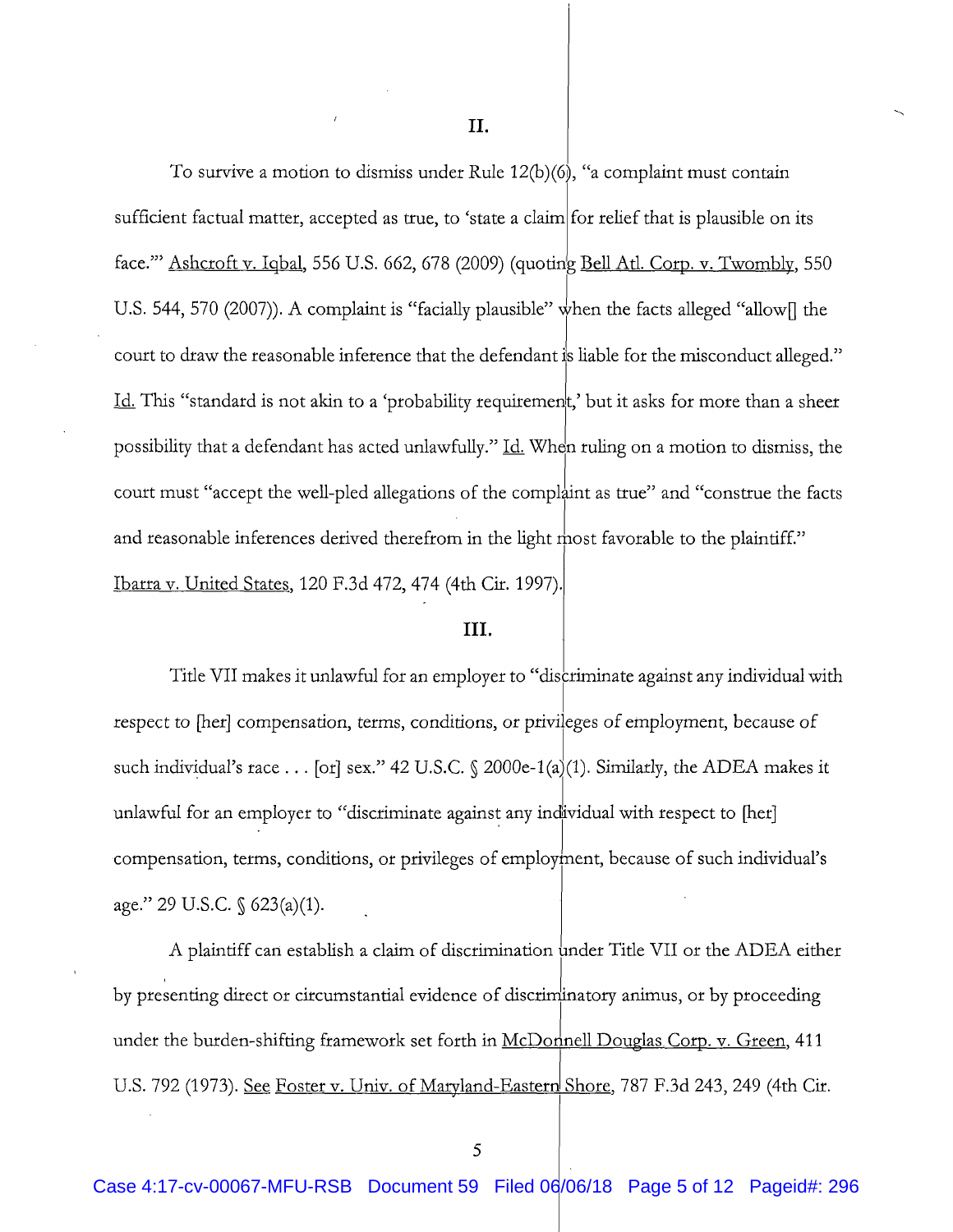2015) (Title VII); Mereish v. Walker, 359 F.3d 330, 334 (4th Cir. 2004) (ADEA). Under the McDonnell Douglas framework, the plaintiff bears the initial burden of establishing a prima facie case of discrimination. McDonnell Douglas Corp., 411 U.S. at 802. To do so, "the plaintiff must show that (1) she is a member of a protected class; (2) she suffered adverse employment action; (3) she was performing her job duties at a level that met her employer's legitimate expectations at the time of the adverse employment action; and (4) the position remained open or was filled by [a] similarly qualified [individual] outside the protected class." Hill v. Lockheed Martin Logistics Mgmt., 354 F.3d 277, 285 (4th Cir. 2004) (en banc) (addressing claims of sex and age discrimination); see also Coleman v. Md. Court of Appeals, 626 F.3d 187, 190 (4th Cir. 2010) (citing the same elements in evaluating a claim of race discrimination).<sup>2</sup>

 $\left\langle \right\rangle$ 

In moving to dismiss Weinerth's claims under Title VII and the ADEA, the School Board advances two primary arguments. First, the School Board contends that a policy of

<sup>&</sup>lt;sup>2</sup> The School Board proceeds under the assumption that the traditional  $\mathcal{M}_{\mathcal{C}}^{\perp}$  Douglas test applies to Weinerth's claim of race discrimination. See Def.'s Br. Supp. Mot. Dismiss 11, ECF No. 30 (citing Coleman, 626 F.3d at 190). "Although it is clear that Title VII's protection is not limited to those individuals who are members of historically or socially disfavored groups," the Supreme Court has not addressed whether the showing required to make out a prima facie case must be altered in a "reverse discrimination" case, where a member of a majority group claims discrimination. Notari v. Denver Water Dep't, 971 F.2d 585, 588 (10th Cir. 1992). Other circuits have split on the issue. See McNaught v. Va. Cmty. Coll. Sys., 933 F. Supp. 2d 804, 818-19 (E.D. Va. 2013) (discussing the circuit split and concluding that the standard McDonnell Douglas test applies in both ordinary and reverse discrimination cases). For the reasons discussed in McNaught, the court is of the opinion that the fact that Weinerth is not a member of a racial minority does not alter the analysis applicable to her claim of race discrimination. See Shomo v. Apple, Inc., No. 7:14CV00040, 2015 U.S. Dist. LEXIS 22499, at \*8 n.3 (W.D. Va. Feb. 2, 2015), report and recommendation adopted, No. 7:14CV00040, 2015 U.S. Dist. LEXIS 21616 (W.D. Va. Feb. 24, 2015) (citing McNaught and electing to apply the standard McDonnell Douglas test). However, even if the court were to apply a heightened standard, it would not affect the outcome of the School Board's motion to dismiss. For the reasons discussed below, Weinerth has alleged "background circumstances [that] support the suspicion that the defendant is that unusual employer who discriminates against the majority." Parker v. Baltimore & Ohio R.R., 652 F.2d 1012, 1017 (D.C. Cir. 1981); see also Sampson v. Sec'y of Transp., No. 98-5669, 1999 U.S. App. LEXIS 14142, at \*4 (6th Cir. 1999) (finding that the plaintiff satisfied the heightened "background circumstances" requirement by submitting evidence that the employer had policies reflecting "an organizational preference for establishing a diverse group of employees" and that the employer relied on such policies in promoting a black female instead of the plaintiff); Harding  $v_i$ Gray, 9 F.3d 150, 153 (D.C. Cir. 1993) (holding that "the non-minority plaintiff who shows that he was better qualified for the position than the minority applicant whom the employer selected . . . has stated sufficient background circumstances to establish his prima facie case").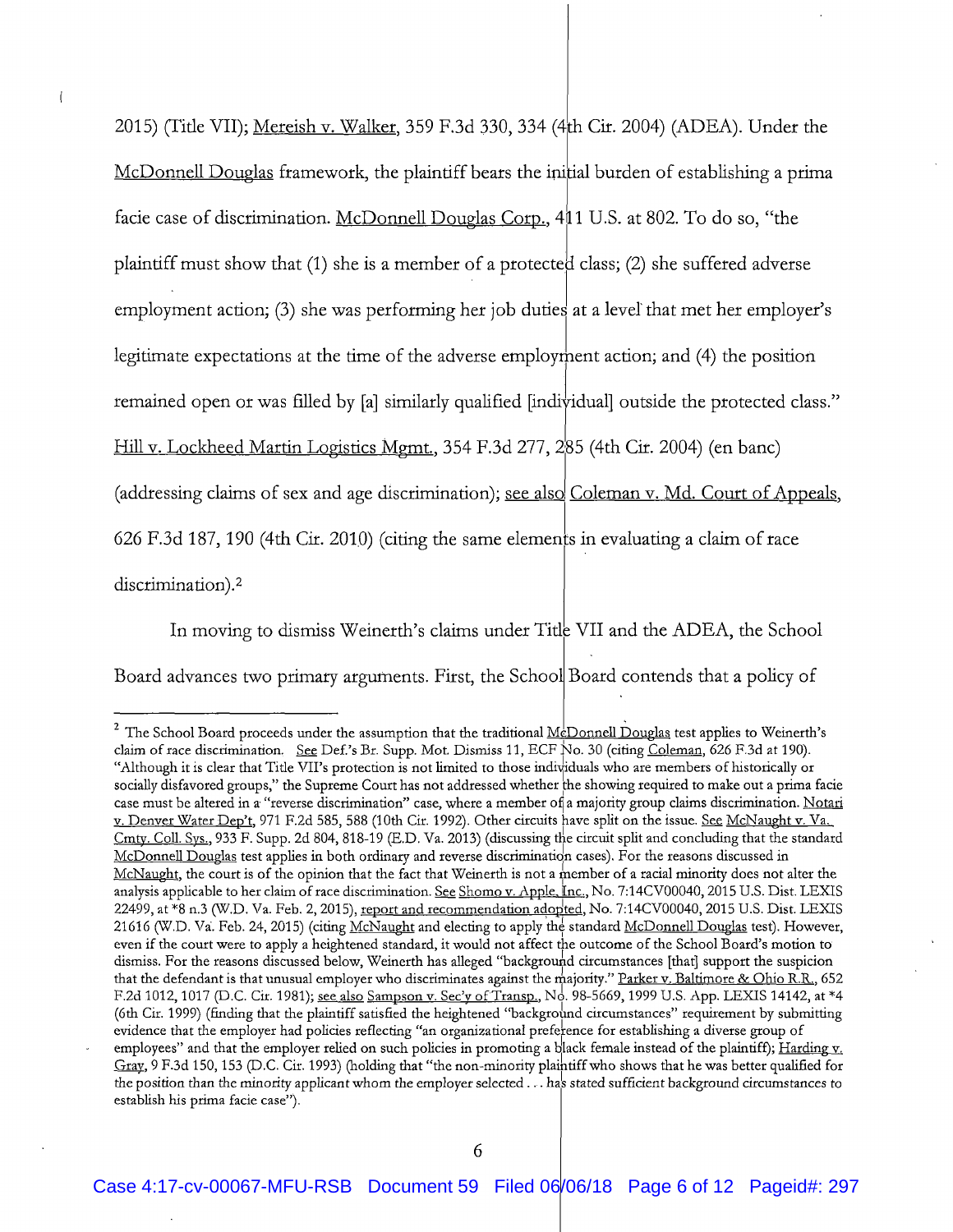promoting diversity among its employees is neither discriminatory nor unlawful. Second, the School Board argues that the allegations in the amended complaint, particularly those made in support of Weinerth's claims of sex and age discrimination, do not satisfy the pleading standards established in Twombly and Igbal. The court will address each argument in turn.

#### $\mathbf{A}$ .

The School Board first argues that initiatives to increase diversity among the School System's administrators and educators are "in accord with public policy goals" and do not violate federal employment discrimination laws. Def.'s Br. Supp. Mot. Dismiss 7, ECF No. 30. The School Board emphasizes that it is authorized, by statute, to adopt employment policies that "effectively serve the educational needs of students,"  $Va$ . Code  $\S$  22.1-295(B), and that a state task force has concluded that all students benefit from having teachers with diverse backgrounds. In response, Weinerth argues that hiring practices in all school systems must comply with federal employment laws, and that the statute cited by the School Board does not authorize a school system to engage in unlawful discrimination.

At this stage of the proceedings, the court finds the School Board's first argument unpersuasive. To be sure, courts have held that "the mere existence of a diversity policy, without more," is insufficient to make out a prima facie case of discrimination under federal employment statutes like Title VII. Jones v. Bernanke, 49 F. Supp. 2d 18, 29 (D.D.C. 2007); see also Reed v. Agilent Techs., Inc., 174 F. Supp. 2d 176, 185-86 (D. Del. 2001) ("Merely producing anecdotal evidence regarding the aspirational purpose of an employer's diversity policy, and its intent to ameliorate any underutilization of certain groups, is not sufficient."). However, evidence that such policy was "actually relied upon" in taking a specific employment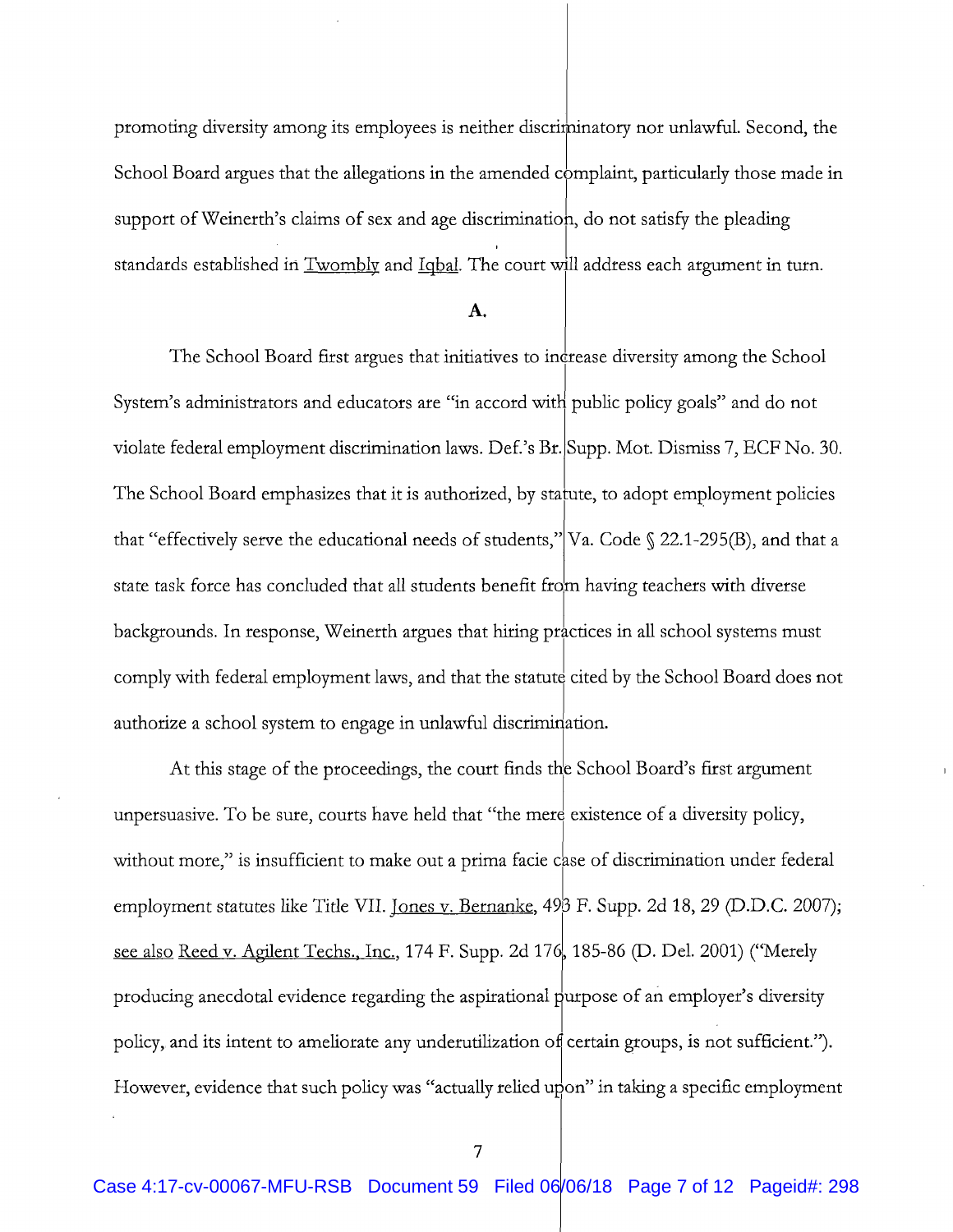action may support a finding of unlawful discrimination. Reed, 174 F. Supp. 2d at 186; see also Humphries v. Pulaski Ctv. Special Sch. Dist., 580 F.3d 688, (8th Cir. 2009) (joining several of its sister circuits, including the United States Court of Appeals for the Fourth Circuit, in concluding that "evidence that an employer followed an affirmative action plan in taking a challenged adverse employment action may constitute direct evidence of unlawful discrimination") (citing Brown v. McLean, 159 F.3d 898, 904 (4th Cir. 1998)); Footland v. Daley, No. 00-1571, 2000 U.S. App. LEXIS 26632, at \*4 (4th Cir. Oct. 23, 2000) (affirming summary judgment for the employer where there was no evidence supporting the plaintiff's allegation that an adverse employment decision was based on a diversity policy favoring the hiring and/or promotion of minority females over white males).

In this case, which is only at the pleading stage, Weinerth does not rely on the mere existence of a diversity policy to support her discrimination claims. Instead, she alleges that the School Board approved Dr. Talley's policy of promoting employees based on immutable characteristics such as race, sex, and age, and that such policy actually played a role in the decision to remove her from the position of principal at MHS. Weinerth further alleges that she was replaced by a younger, black male, even though he was not qualified for the position and had failed to perform satisfactorily in the past. Thus, while the School Board may be correct in arguing that a goal of increasing diversity within a school system's teaching and administrative staff is legitimate and lawful, such argument does not warrant dismissal of Weinerth's claims of discrimination under Rule 12(b)(6).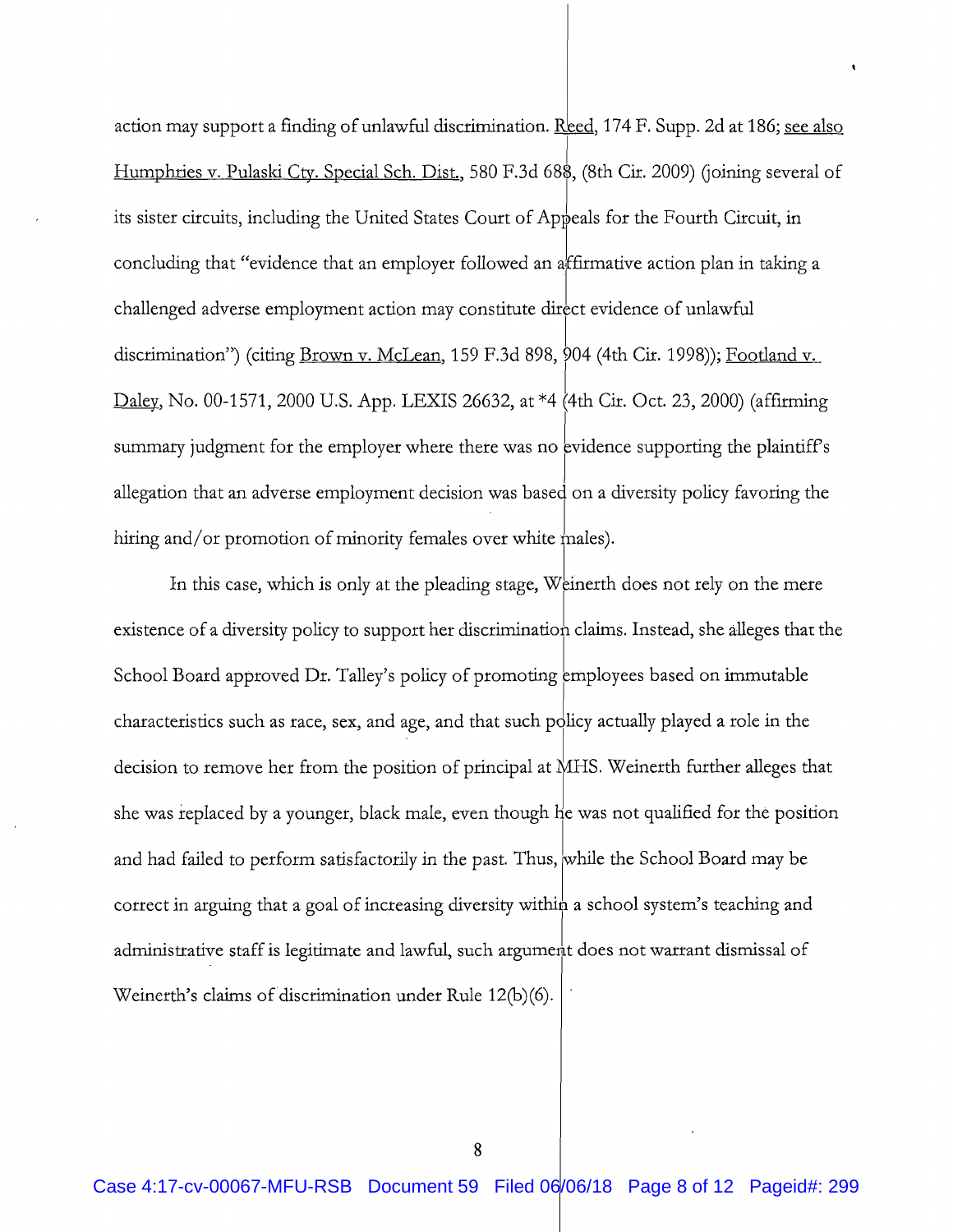**B.** 

Relying on the Supreme Court's decisions in Twombly and Igbal, the School Board also argues that Weinerth has failed to state a plausible claim for discrimination under Title VII or the ADEA. The School Board contends that Weinerth's claims of sex and age discrimination are particularly lacking in "substance," and that her amended complaint "fails to adequately plead that she was meeting legitimate employer expectations or that she was treated differently from those similarly situated." Def.'s Reply Br. 4, ECF No. 40.

Before addressing these contentions, the court notes that the Fourth Circuit has made clear that the pleading standards established in Twombly and Iqbal apply to claims of discrimination. See Woods v. City of Greensboro, 855 F.3d 639, 647-48 (4th Cir. 2017) (citing McCleary-Evans v. Maryland Dep't of Transp., 780 F.3d 582, 584 (4th Cir. 2015)). Although a plaintiff is "not required to 'plead facts establishing a prima facie case of discrimination to survive a motion to dismiss," she is "nonetheless 'required to allege facts to satisfy the elements of a cause of action created by [the relevant] statute in compliance with Iqbal." Id. at 648 (alteration in original) (quoting  $McCleary-Evans$ , 780|F.3d at 585). Thus, the question at</u> this stage of the proceedings is whether the plaintiff "has offered sufficient factual allegations to support a plausible claim" under Title VII or the ADEA. Id.

In McCleary-Evans, the plaintiff, an African-American woman, claimed that a state agency refused to hire her for two positions for which she applied because of her race and sex, in violation of Title VII. McCleary-Evans, 780 F.3d at 588. In support of her claims, the plaintiff asserted that the agency was "biased" and had ""predetermined"" that it would select white applicants to fill the positions. Id. Her complaint, however, "did not include any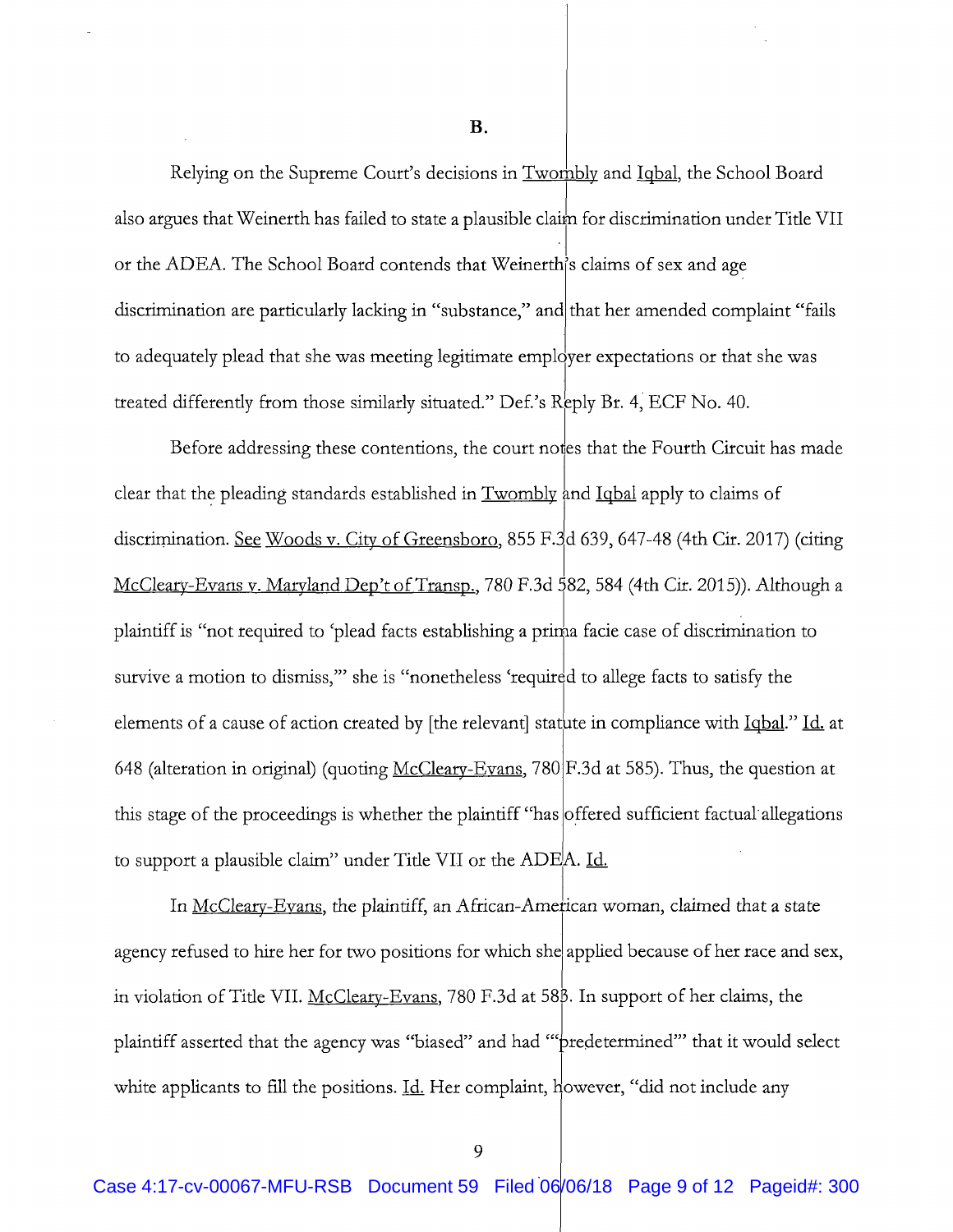allegations regarding the qualifications or suitability of the persons hired to fill the two positions." Id. at 584. A majority of the panel found that the plaintiff's allegations of bias were "simply too conclusory," and that the plaintiff could "only speculate that the persons hired were not better qualified, or did not perform better during their interviews, or were not better suited based on experience and personality for the positions." Id. at 585-86. Consequently, the Court concluded that the plaintiff's complaint "stop[ped] short of the line between possibility and plausibility of entitlement to relief" and was therefore subject to dismissal under Rule 12(b)(6). Id. at 586 (quoting <u>Igbal</u>, 556 U.S. at 678-79).

Unlike the plaintiff in McCleary-Evans, Weinerth has done more than make conclusory assertions of discrimination. Her amended complaint contains sufficient factual allegations to support a reasonable inference that the employment decision at issue was motivated by her race, sex, and age. In particular, Weinerth alleges that Dr. Talley and the School Board expressed the belief that a more diverse staff, which looked more like the student body, was necessary for student success, and that they implemented a personnel policy that put race, sex, and age above competence and work ethic. Weinerth also alleges that, in reliance on such policy, Dr. Talley and the School Board removed her from her position of principal at MHS, where the majority of students were young, black males, even though she was performing her duties at a level equal to or exceeding their legitimate expectations. Weinerth further alleges that she was replaced by Dixon, a younger, black male, even though he had previously failed to perform the duties required of the position in a competent manner. The court is convinced that the amended complaint contains sufficient factual allegations, accepted as true, to survive a motion to dismiss. While some of the statements attributed to Dr. Talley and Victor Correa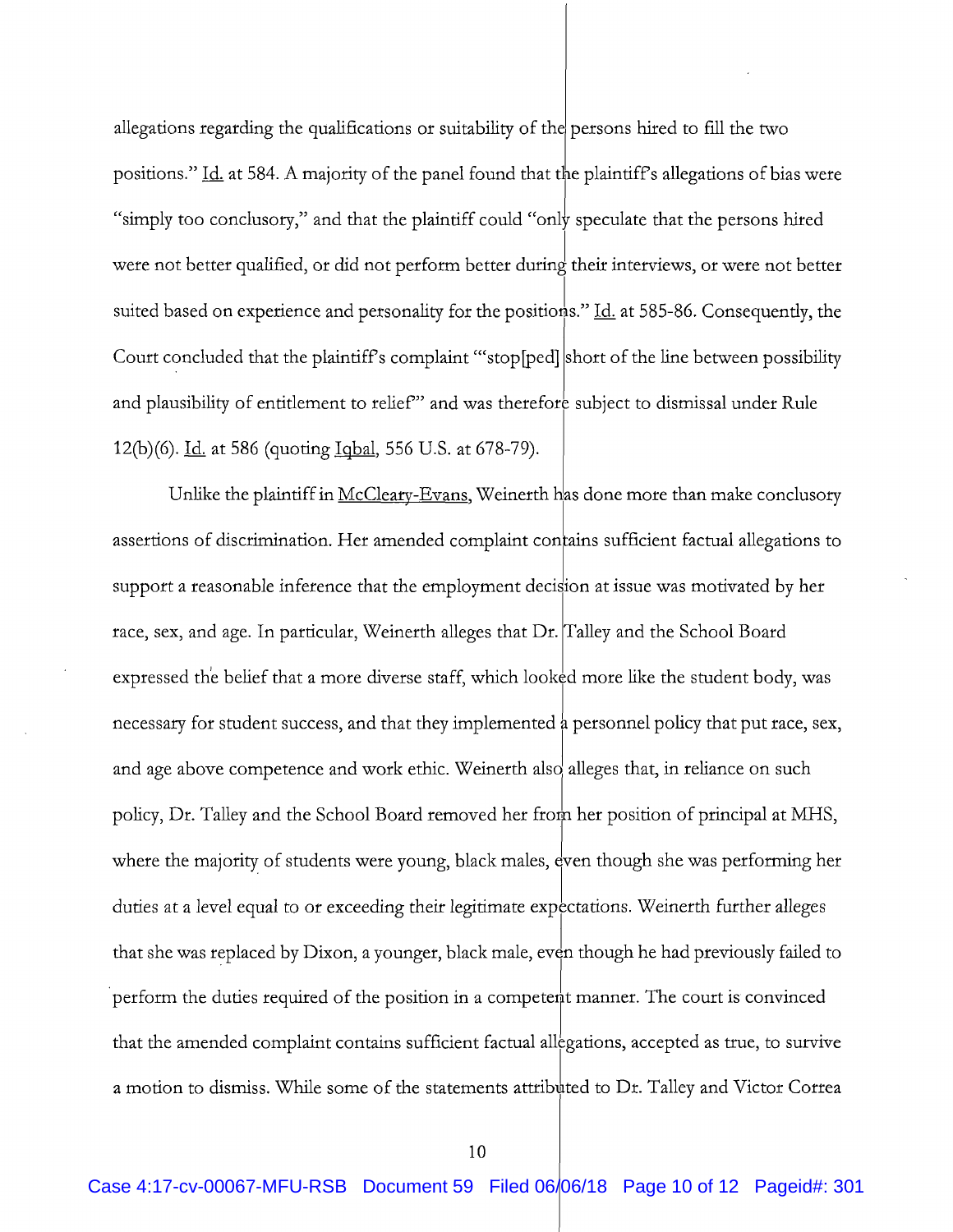suggest that race may have played a more significant role in the employment decision, the court concludes that Weinerth has adequately pled claims for discrimination based on race, sex, and age. See, e.g., Georges v. Dominion Payroll Servs., LLC, No. 3:16CV00777, 2017 U.S. Dist. LEXIS 136277, at \*11 (E.D. Va. Aug. 24, 2017) (holding that the plaintiff stated a plausible claim for age discrimination where she alleged that she was replaced by a younger, less-experienced person); Kirby v. Donahue, No. 0:14CV00270, 2015 U.S. Dist. LEXIS 89559, at \*31 (D. Minn. July 10, 2015) (emphasizing that, unlike the plaintiff in McCleary-Evans, "Plaintiff also has alleged that a male with lesser qualifications was ultimately chosen for the position" for which she was qualified).

The School Board's remaining arguments to the contrary do not undermine the court's conclusion. The School Board contends that Weinerth's 'fown allegations show she was insubordinate to Dr. Talley or failed to respond appropriately to a simple question from him" on July 22, 2016, and that Weinerth's "own allegations show Mr. Dixon had more relevant experience to serve as principal of the high school." Def.'s Br. Supp. Mot. Dismiss 13-14. The problem with these arguments is that they require the court to view the factual allegations in the light most favorable to the School Board, which is not appropriate at this stage of the proceedings. As explained above, the court must construe the amended complaint in the light most favorable to the plaintiff. See, e.g., Covey v. Assessor of Ohio Cty., 777 F.3d 186, 194 (4th Cir. 2015) (holding that the district court improperly ignored this "familiar Rule 12(b)(6) standard"). When viewed in this manner, the amended complaint contains enough facts for the court to reasonably infer that Weinerth performed satisfactorily during her tenure as